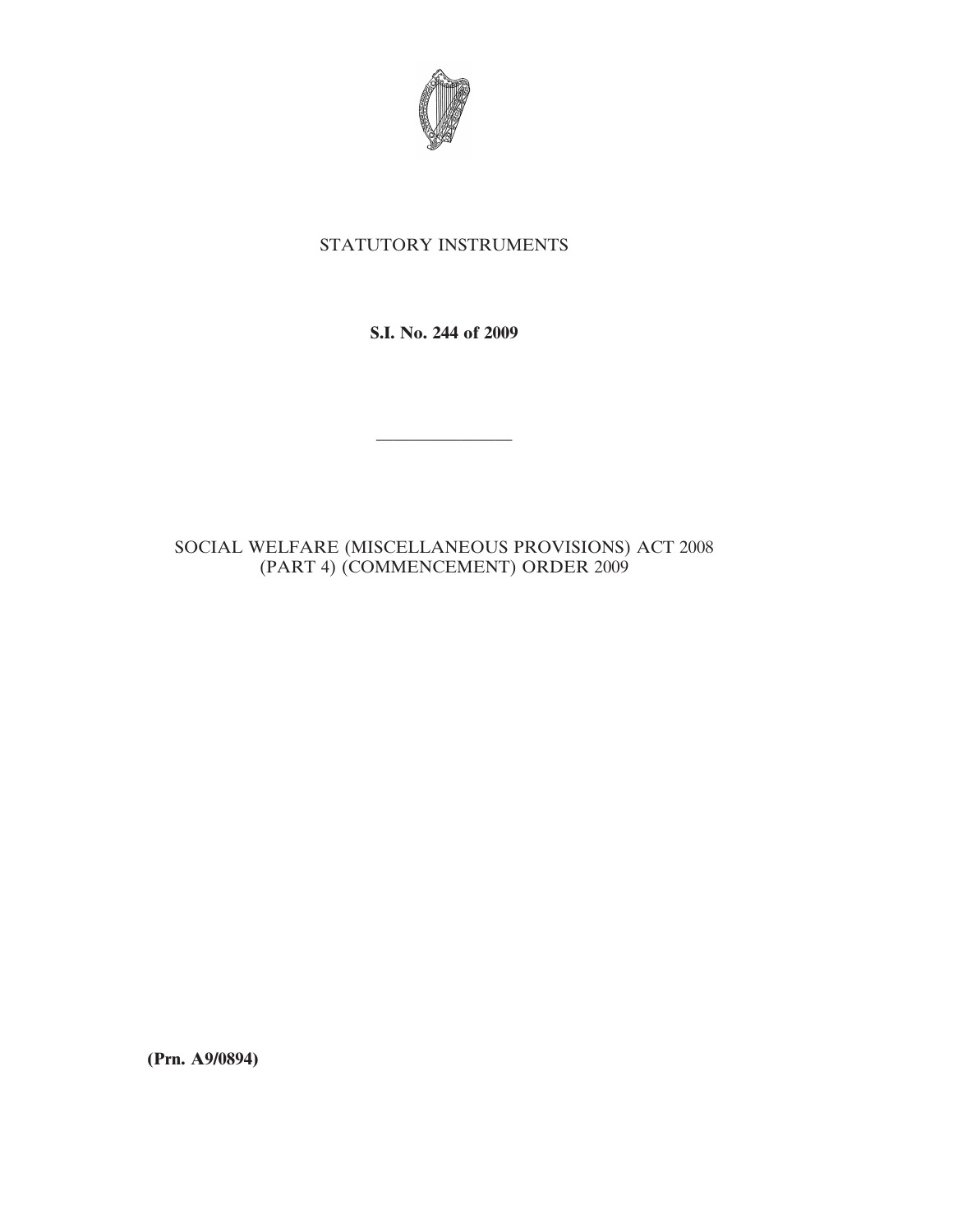## SOCIAL WELFARE (MISCELLANEOUS PROVISIONS) ACT 2008 (PART 4) (COMMENCEMENT) ORDER 2009

The Minister for Social and Family Affairs, in exercise of the powers conferred on her by section 1(6) of the Social Welfare (Miscellaneous Provisions) Act 2008 (No. 22 of 2008), hereby orders as follows:

1. This Order may be cited as the Social Welfare (Miscellaneous Provisions) Act 2008 (Part 4) (Commencement) Order 2009.

2. The 13th day of July 2009 is appointed as the day on which Part 4 of the Social Welfare (Miscellaneous Provisions) Act 2008 (No. 22 of 2008) comes into operation.



GIVEN under the Official Seal of the Minister for Social and Family Affairs, 30 June 2009

MARY HANAFIN Minister for Social and Family Affairs.

*Notice of the making of this Statutory Instrument was published in "Iris Oifigiu´il" of* 3*rd July*, 2009.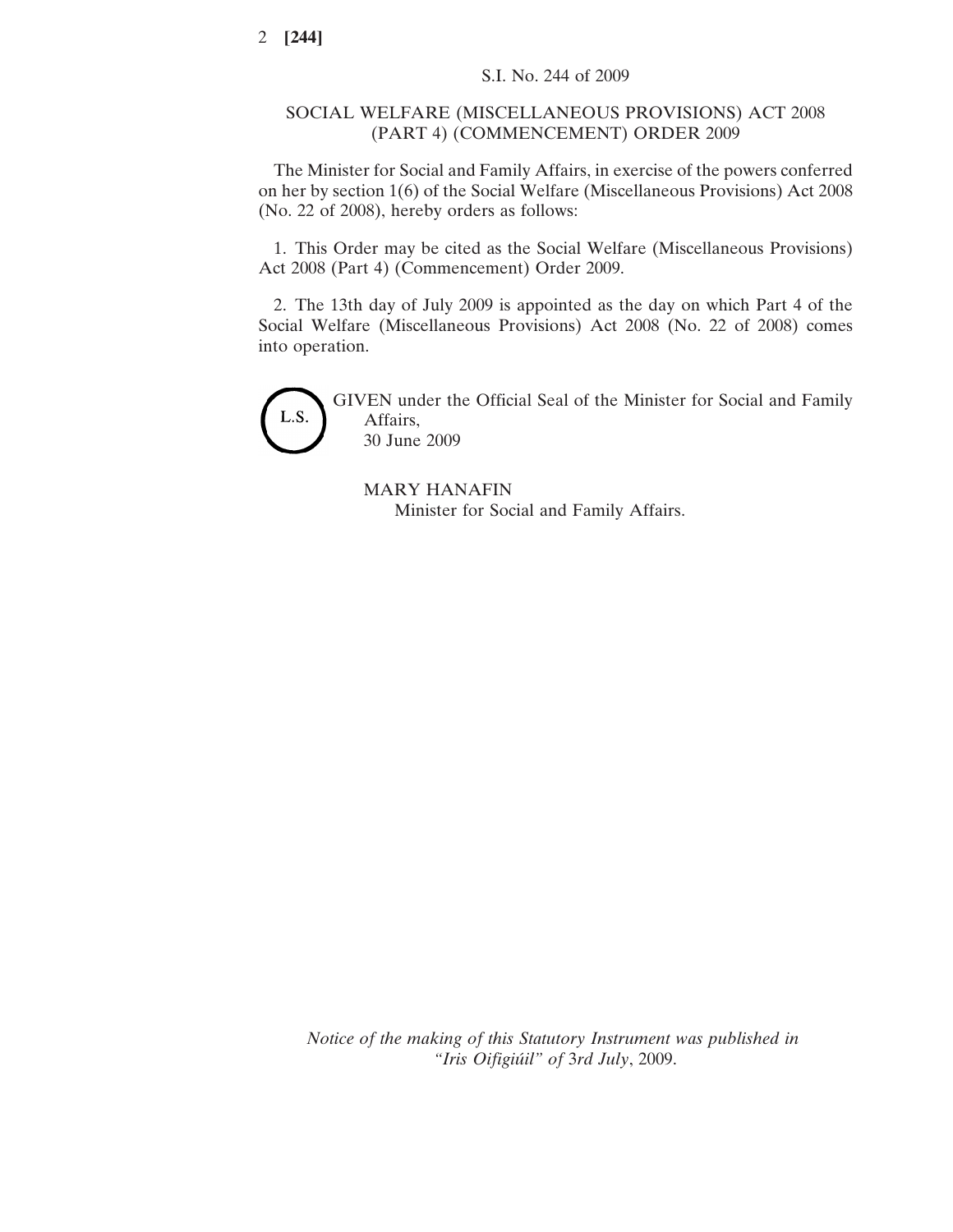**[244]** 3

## EXPLANATORY NOTE

*(This note is not part of the Instrument and does not purport to be a legal interpretation.)*

This Order provides for the Commencement of Part 4 of the Social Welfare (Miscellaneous Provisions) Act, 2008.

Part 4 amends the Citizens Information Acts 2000 and 2007 to extend the functions of the Citizens Information Board to include the provision of the Money Advice and Budgeting Service and related responsibilities. These include, promoting and developing the MABS, providing information about the service and public education about money management. Part 4 makes provision for the Citizens Information Board to compile data, undertake research and provide advice and information to the Minster in relation to the MABS. It provides that the Board may provide financial assistance to MABS and that it may set terms and conditions for such funding. Provision is also made for the transfer of certain rights and liabilities, in relation to the MABS, from the Minister for Social and Family Affairs to the Citizens Information Board.

This part comes into effect on 13 July 2009.